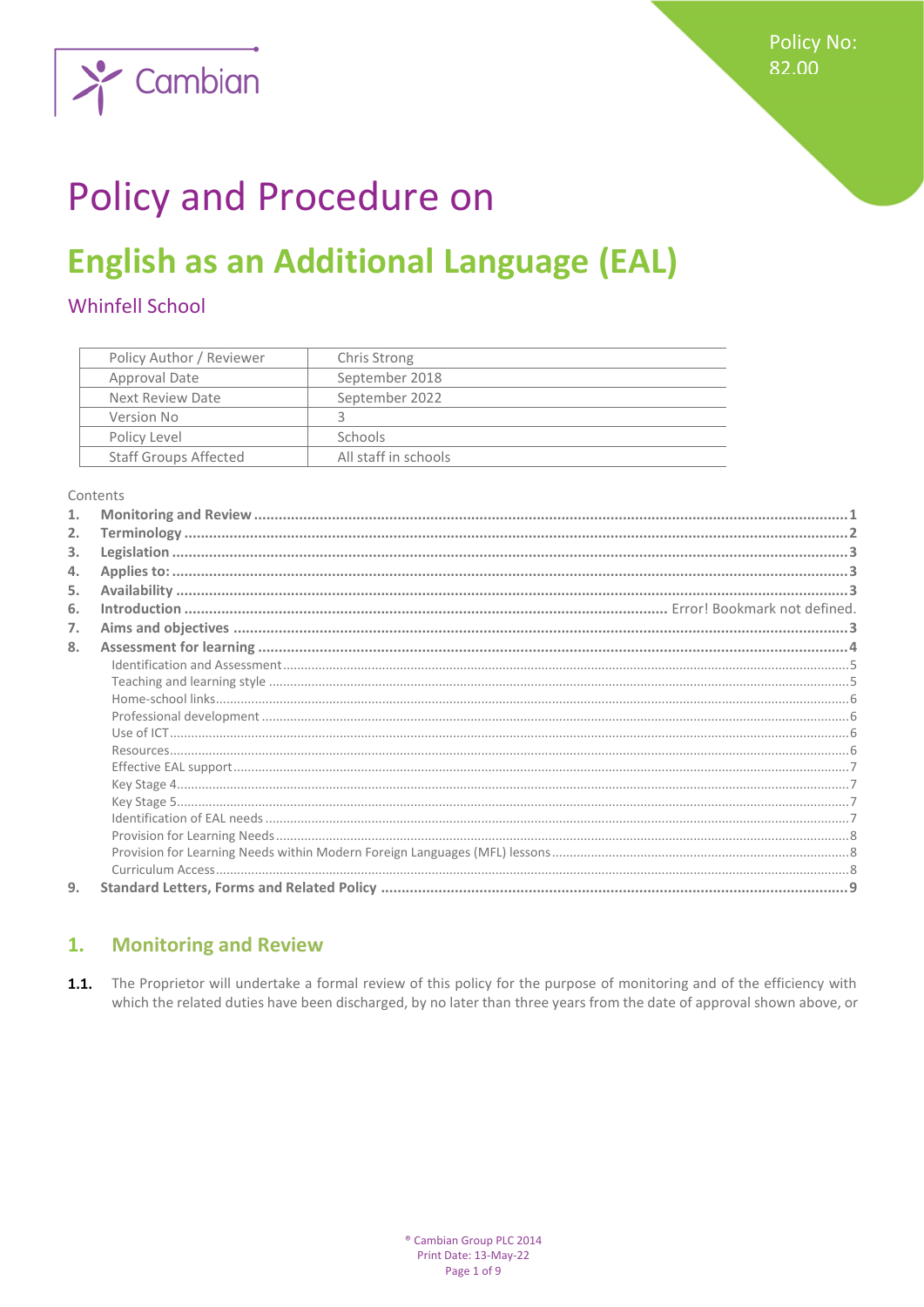

earlier if significant changes to the systems and arrangements take place, or if legislation, regulatory requirements or best practice guidelines so require.

The local content of this document will be subject to continuous monitoring, refinement and audit by the Head of  $1.2.$ Service.

Signed:

Al Litt

Andrew Sutherland **Paddy Sandham Representative, Proprieter - Cambian Group Principal** August 2021 **January 2022** 

## <span id="page-1-0"></span>**2. Terminology**

 $2.1.$ Our aim is to use consistent terminology throughout this policy and all supporting documentation as follows:

| 'Establishment' or 'Location | this is a generic term which means the Children's<br>Home/school/college. Whinfell School is a Residential School and<br>Care Home                                                                       |
|------------------------------|----------------------------------------------------------------------------------------------------------------------------------------------------------------------------------------------------------|
| <b>Individual</b>            | means any child or young person under the age of 18 or young<br>adult between the ages of 18 and 25. At Whinfell School we have<br>16 attending and/or residing between the ages of 11-19                |
| <b>Service Head</b>          | This is the senior person with overall responsibility for the School<br>At Whinfell School this is the Principal who is Paddy Sandham. The<br>Registered Manager is Ian Sharpe.                          |
| <b>Key Worker</b>            | Members of staff that have special responsibility for Individuals<br>residing at or attending the Establishment.                                                                                         |
| Parent, Carer, Guardian      | means parent or person with Parental Responsibility                                                                                                                                                      |
| <b>Regulatory Authority</b>  | Regulatory Authority is the generic term used in this policy to<br>describe the independent regulatory body responsible for<br>inspecting and regulating services. At Whinfell School this is<br>Ofsted. |
| <b>Social Worker</b>         | This means the worker allocated to the child/family. If there is no<br>allocated worker, the Duty Social Worker or Team Manager is<br>responsible.                                                       |
| <b>Placing Authority</b>     | Placing Authority means the local authority/agency responsible<br>for placing the child or commissioning the service                                                                                     |
| <b>Staff</b>                 | Means full or part-time employees of Cambian, agency workers,<br>bank workers, contract workers and volunteers.                                                                                          |
| <b>SEN</b>                   | means Special Education Needs and is usually shortened to SEN.                                                                                                                                           |

Next Review Date: September 2022

Version: 2 and 2 **Proved by:** Cambian Group PLC 2014 **Approved by:** Chris Strong Policy Name: English as an Additional Language Date: September 2018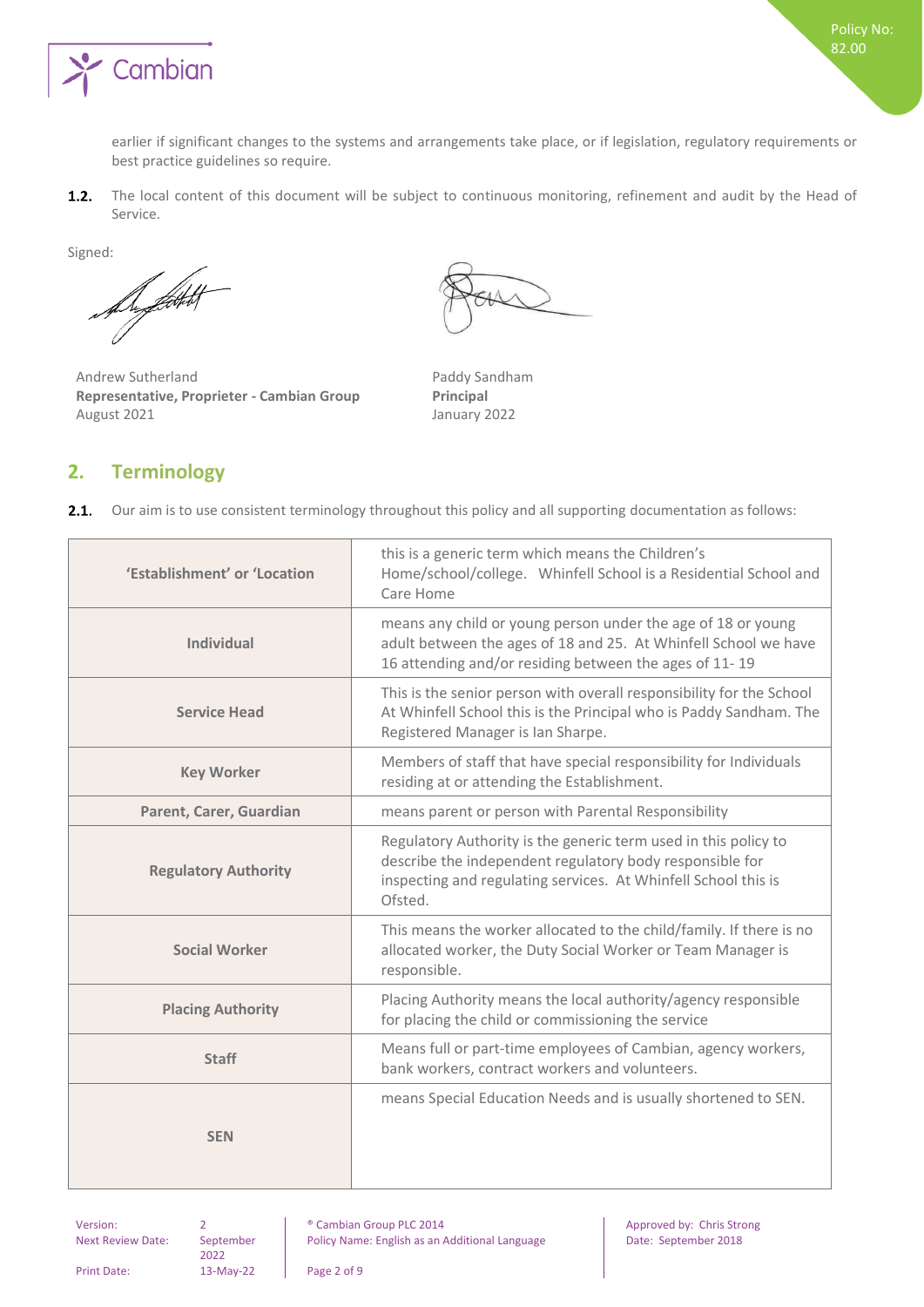

## <span id="page-2-0"></span>**3. Legislation**

Complies with Part 6, paragraph 24(3) (b) of The Education (Independent School Standards Compliance Record)  $3.1.$ (England) (Amendment) Regulations.

## <span id="page-2-1"></span>**4. Applies to:**

- the whole Location inclusive of activities outside of the normal hours;
- <span id="page-2-2"></span>• all staff (teaching and support staff), the proprietor and volunteers working in the Location.

## **5. Availability**

- $5.1.$ This policy is made available to parents/guardians, carers, staff and Individuals from the school or its website.
- $5.2.$ In common with the rest of the curriculum, where a child is learning English as an additional language, this is individually planned for, taking into account the particular needs of the child and working with the family to plan how best to facilitate the child's integration into an English speaking setting. If for example, a child at our Location was most comfortable with say another language our strategy in understanding how best to enable the child to use English would include observing the child communicating in their mother tongue. As a result of this, key English words would be sent to the guardians, and we would request from them a list of the key words in their mother tongue. This would enable the teachers to be familiar with what the child might be trying to say. It would also assist in preventing the child becoming disheartened having managed to form a word, this being a significant achievement, in the mother tongue and then enable the teachers to encourage the child to transfer the word into English. Our experience is that this individually tailored approach has shown to be highly successful. We offer guardians the option to receive any policies, procedures, newsletters etc. That they would receive in English, translated into other languages.
- $5.3.$ The teaching and learning, achievements, attitudes and well-being of all our Individuals are important. We encourage all our Individuals to achieve the highest possible standards. We do this through taking account of each Individual's life experiences and needs.

## <span id="page-2-3"></span>6. Aims and objectives

• The National Curriculum secures entitlement for all Individuals to a number of areas of learning and gives them the opportunity to develop the knowledge, understanding, skills and attitudes that are necessary for their self-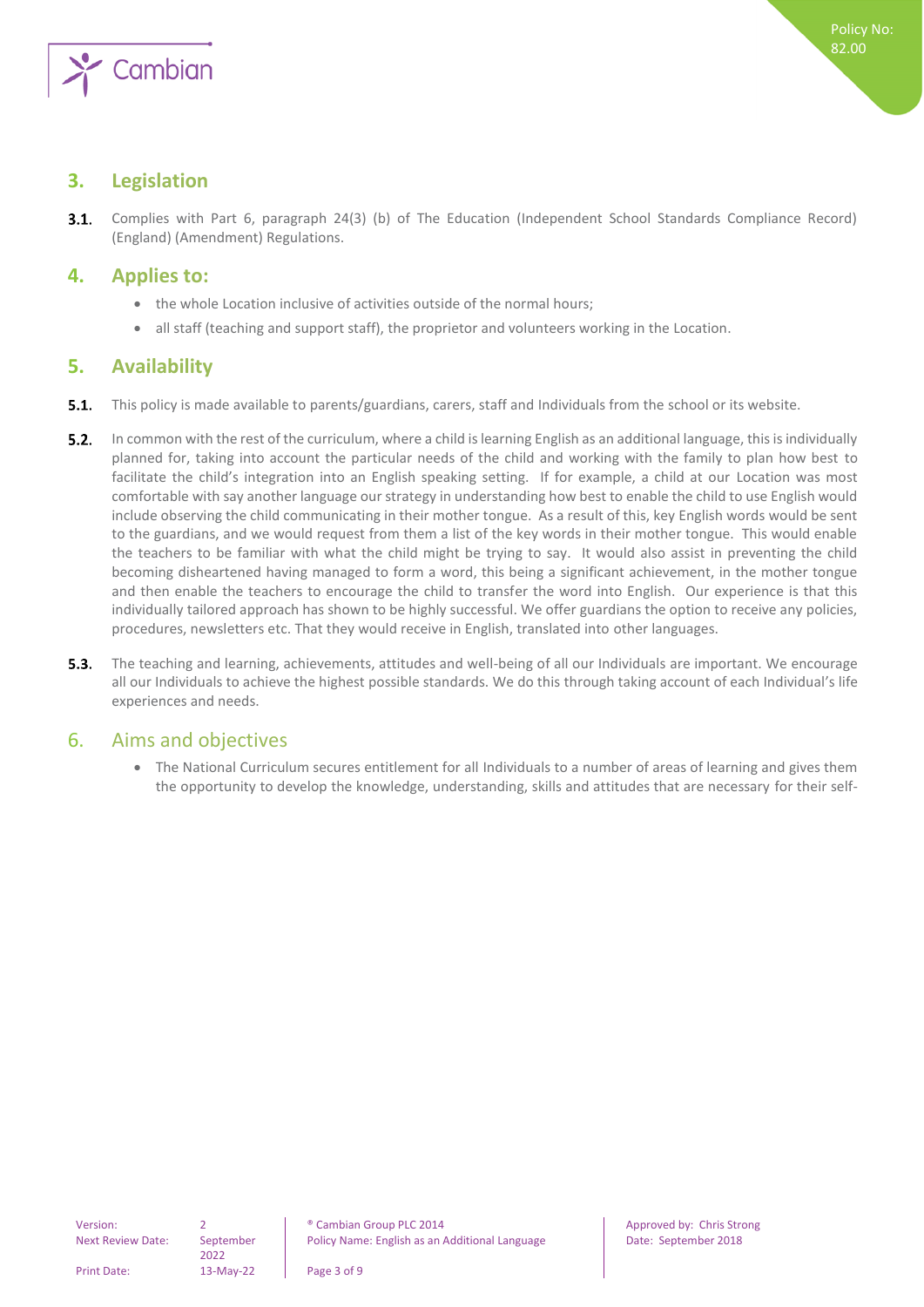

fulfilment and development as responsible citizens. We promote the principles of fairness and justice for all through the education that we provide in our school.

- The aim of this policy is to help ensure that we meet the full range of needs of those Individuals who are learning English as an additional language. This is in line with the requirements of current legislation
- $6.1.$ We aim to raise the attainment of minority ethnic pupils by:
	- assessing pupils' English ability and giving pupils with EAL access to the curriculum as quickly as possible;
	- providing pupils with EAL opportunities to hear and read good models of English and extend their knowledge and use of English;
	- providing additional in-class and withdrawal support to these pupils;
	- developing an understanding of and valuing pupils' home languages;
	- using visual and auditory resources;
	- assessing pupils with EAL to establish their needs and progress;
	- liaising with Special Educational Needs (SEN) colleagues in identifying pupils who may additionally have SEN.
- **6.2.** The aims of our (EAL) provision are that all students whose first language is not English:
	- become autonomous in all aspects of the English Language;
	- are supported so that they gain full access to the full school curriculum that is offered;
	- become aware of and can appropriately respond to differences and similarities between their cultures and others;
	- progress in their abilities within each aspect of the English Language including speaking, listening writing and reading;
	- are supported in their preparations for their next step in their academic careers.

## <span id="page-3-0"></span>7. Assessment for learning

- $7.1.$ We use the [QCA English scales] to measure English language competence for EAL Individuals linked to the National Curriculum. These have only recently been published. We carry out ongoing recording of attainment and progress in line with agreed school procedures.
- $7.2.$ The statutory assessment arrangements of the National Curriculum allow us to make special arrangements for Individuals who are learning English as an additional language.
- $7.3.$ In the mathematics tasks and tests at Key Stage 1 we help Individuals by translating English words or phrases that appear in the assessment materials, or non-English words or phrases that the Individuals use in their responses.
- $7.4.$ For the science and written mathematics test at Key Stage 2, we provide verbal or written translations of words or phrases in the test papers which we think are likely to prove difficult for Individuals for whom English is an additional

Print Date: 13-May-22 Page 4 of 9

2022

Policy No: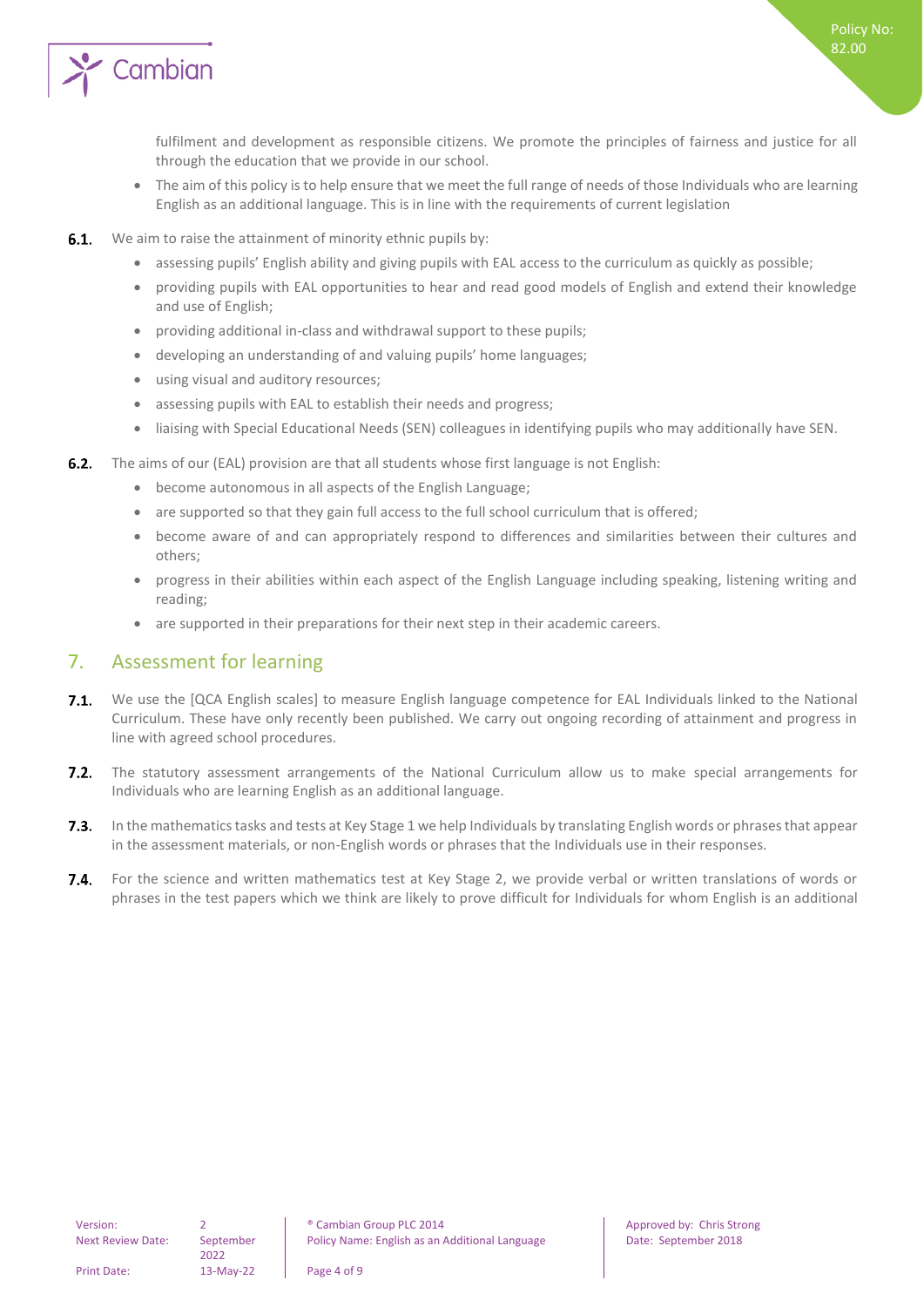

language. For the mental arithmetic test at Key Stage 2 we provide a verbal translation of the test to Individuals who have limited English.

- $7.5.$ The language support teacher offers support to Individuals during the Key Stage 1 and Key Stage 2 assessment period.
- $7.6.$ Students who have been resident in Britain for less than two years at the time of sitting formal public examinations (e.g. GCSE, A-level) may qualify for extra time. The SENCo will submit the necessary documentation to the relevant examining bodies in this instance.

#### <span id="page-4-0"></span>**Identification and Assessment**

- $7.7.$ Guardians are asked to inform school of any language needs their child may have on entry to school. In addition to this, their class teachers liaising with colleagues and working alongside pupils should be able to identify and assess pupils with EAL in order to target them for support. This can be done using a variety of data, including:
	- NFER English and Maths tests
	- PIPs and Aspects
	- Foundation stage profile
	- CATs
	- Teacher assessment
	- Reading tests/sweeps
	- Spelling tests
	- Individual pupil targets
	- ICT based tracking systems
	- Consultation with guardians
	- Attendance and behaviour monitoring
	- Accurate ethnic data
- $7.8.$ Once the pupils have been identified and assessed, the class teacher needs to work with colleagues to develop Individual Language Plans with SMART targets (ILP's). All should be aware that EAL pupils will frequently understand what is being said, well before they have confidence enough to speak themselves.

#### <span id="page-4-1"></span>**Teaching and learning style**

- $7.9.$ Teachers take action to help Individuals who are learning English as an additional language by various means:
	- developing their spoken and written English by:
		- o ensuring that vocabulary work covers the technical as well as the everyday meaning of key words, metaphors and idioms;
		- o providing in class support for individuals and small groups;
		- o developing appropriate resources;
		- o explaining how speaking and writing in English are structured for different purposes across a range of subjects;
		- $\circ$  providing a range of reading materials that highlight the different ways in which English is used;
		- $\circ$  encouraging Individuals to transfer their knowledge, skills and understanding of one language to another;
		- o providing support within small-group intervention strategy programmes also involving non–EAL pupils;
		- o providing advice and training for staff members;
		- o building on Individual's experiences of language at home and in the wider community, so that their developing uses of English and other languages support one another;
	- ensuring access to the curriculum and to assessment by:
		- o using accessible texts and materials that suit Individual's ages and levels of learning;

| Version:                 |                   | <sup>®</sup> Cambian Group PLC 2014            |
|--------------------------|-------------------|------------------------------------------------|
| <b>Next Review Date:</b> | September<br>2022 | Policy Name: English as an Additional Language |
| <b>Print Date:</b>       | 13-May-22         | Page 5 of 9                                    |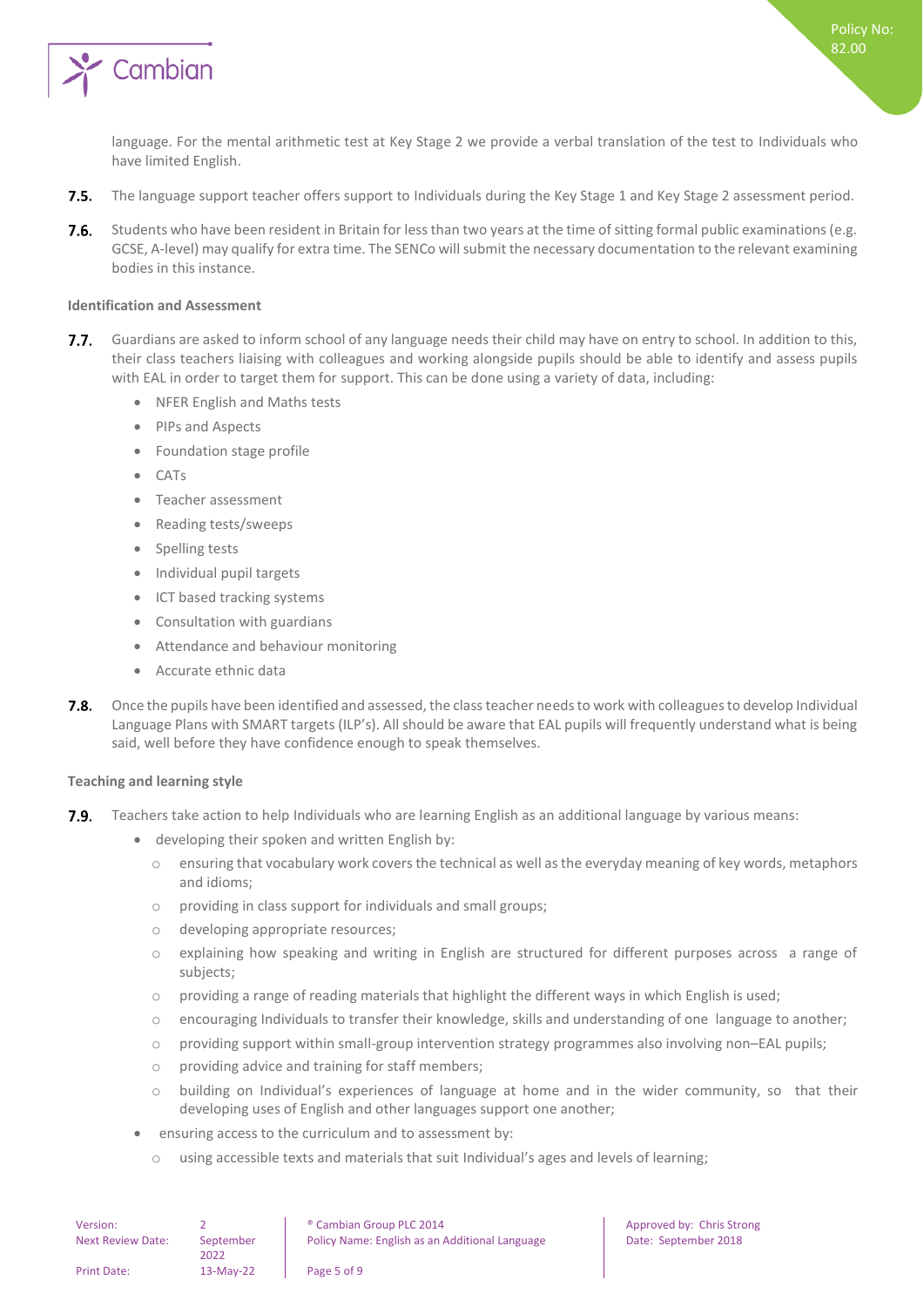

- o providing support through ICT, video or audio materials, dictionaries and translators, readers and amanuenses;
- o using the home or first language where appropriate.

#### <span id="page-5-0"></span>**Home-school links**

- 7.10. These are in place to:
	- Welcome guardians into school
	- Communicate with and involve guardians in their Individual's learning
	- Promote a multi-cultural understanding in school
- 7.11. The school is aware of obstacles to communication that may arise for some pupils and families with EAL and knows where to seek advice and support to overcome these.

#### <span id="page-5-1"></span>**Professional development**

7.12. All staff are provided with opportunities for training on EAL, through the SENCo, whose responsibility it is to provide this training on a regular basis, for all staff to extend their knowledge and understanding and enhance their skills. This contributes to the development of good practice and the raising of achievement within the school.

#### <span id="page-5-2"></span>**Use of ICT**

**7.13.** ICT is a central resource for learning in all areas at insert name of school and is used when relevant for meeting the needs of EAL pupils.

#### <span id="page-5-3"></span>**Resources**

7.14. Staff working with EAL pupils can receive training in how to use existing resources to support language development, as part of their professional development. The school seeks to purchase resources which reflect different ethnicities in their language, visual images and content. Money is allocated each year to purchase further resources to support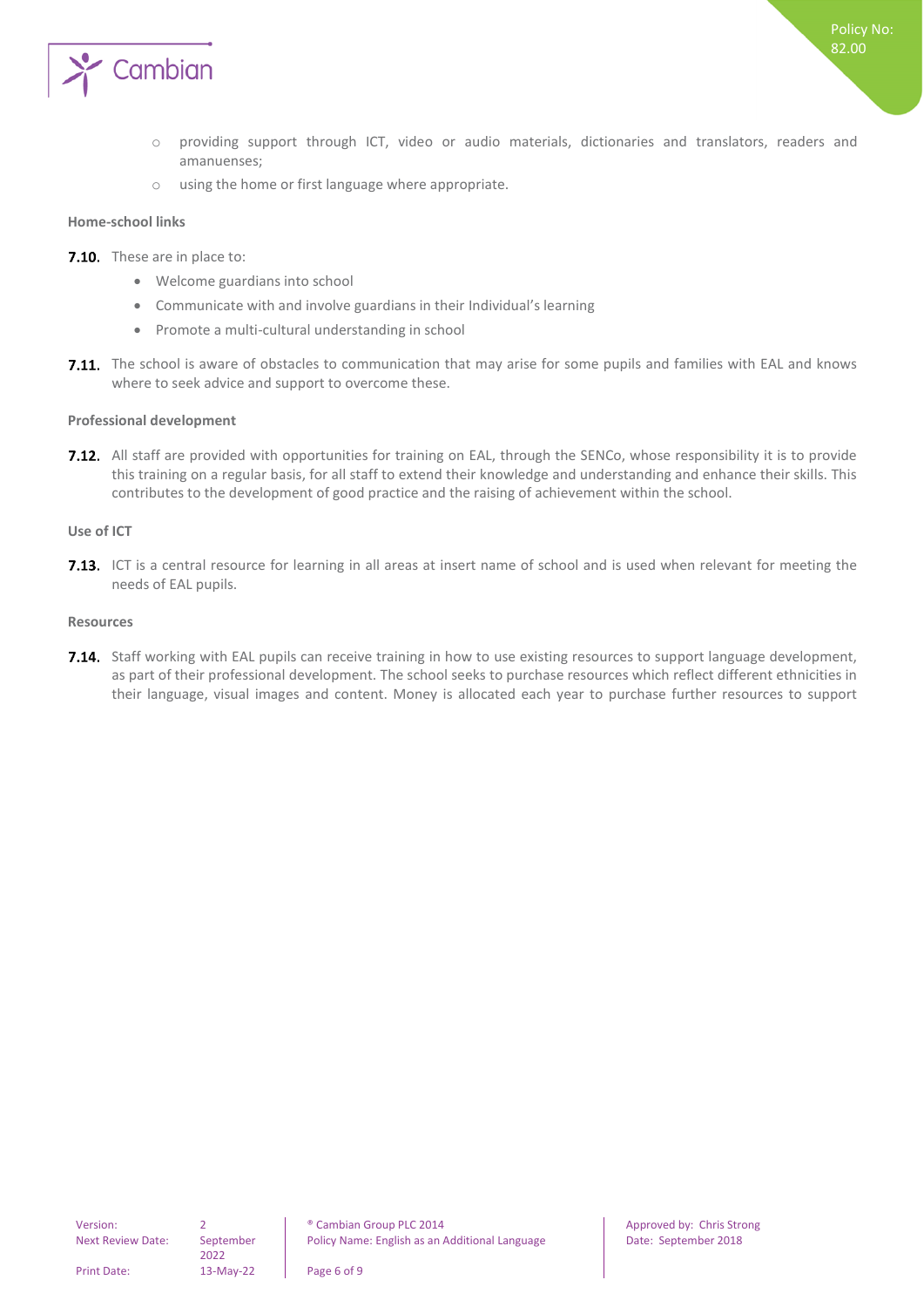

Learning Development including EAL. If teachers do not share the student's language they can use resources to demonstrate the value of the student's language through:

- dual language texts;
- multi lingual labels around the classroom / school and
- stories from their own and other cultures.

#### <span id="page-6-0"></span>**Effective EAL support**

7.15. This will be evidenced by:

- High standards of EAL training and curriculum content for EAL pupils
- Good leadership and management of EAL
- Pupils with EAL are sufficiently challenged and supported so they can reach their potential
- Support takes account of pupils at the early stage of language learning
- Use of our 'guardian angel' system. New EAL learners can be paired with both a helper who speaks their mother tongue, wherever possible (to help them feel comfortable) and a classmate (to help them integrate into the school)
- Support takes account of pupils at later stages of language learning by supporting them in their development of literacy across the curriculum and higher order language skills, e.g. pre-teach specific vocabulary, for example for science, to prepare them in advance of the lesson
- The offered curriculum is relevant and sensitive
- The SMT is involved in the monitoring, deployment and quality of provision for the support of minority ethnic pupils
- Links with guardians are good
- The area is a strength in the school
- <span id="page-6-1"></span>**7.16.** The additional support beyond the classroom available through the SEND department will take following form:

#### **Key Stage 4**

7.17. Students with an appropriate level of English will continue in mainstream English lessons leading to GCSE English and English literature. Those who would find the GCSE curriculum too difficult or inappropriate will receive timetabled EAL lessons in preparation for the First Certificate in English or the Cambridge Preliminary English Test.

#### <span id="page-6-2"></span>**Key Stage 5**

**7.18.** Sixth formers are recommended two lessons of EAL a week during their study periods. Students are working towards the IELTS examination which is required by many universities in the UK and abroad. Arrangements will be made for them to take their IELTS at a local school centre.

#### <span id="page-6-3"></span>**Identification of EAL needs**

- **7.19.** EAL needs are identified through a range of methods, including:
	- On entry, when EAL is identified and recorded as part of the entrance process, and interviews/meetings with the child and guardians take place.
	- By teaching staff recognition of the particular needs of a child, which should be fed back to the SENCo.
	- Through individual meetings with the SENCo, and with the Head of the MFL faculty where appropriate (e.g. where the language spoken is one that is taught within school, and/or where facilitation of the child's development of language can clearly be assisted through the MFL department's provision).
	- Through discussion with external professionals e.g. tutors, previous teachers, etc.
	- Through parental information.

| Version:                 |           | <sup>®</sup> Cambian Group PLC 2014            |
|--------------------------|-----------|------------------------------------------------|
| <b>Next Review Date:</b> | September | Policy Name: English as an Additional Language |
| <b>Print Date:</b>       | 13-May-22 | Page 7 of 9                                    |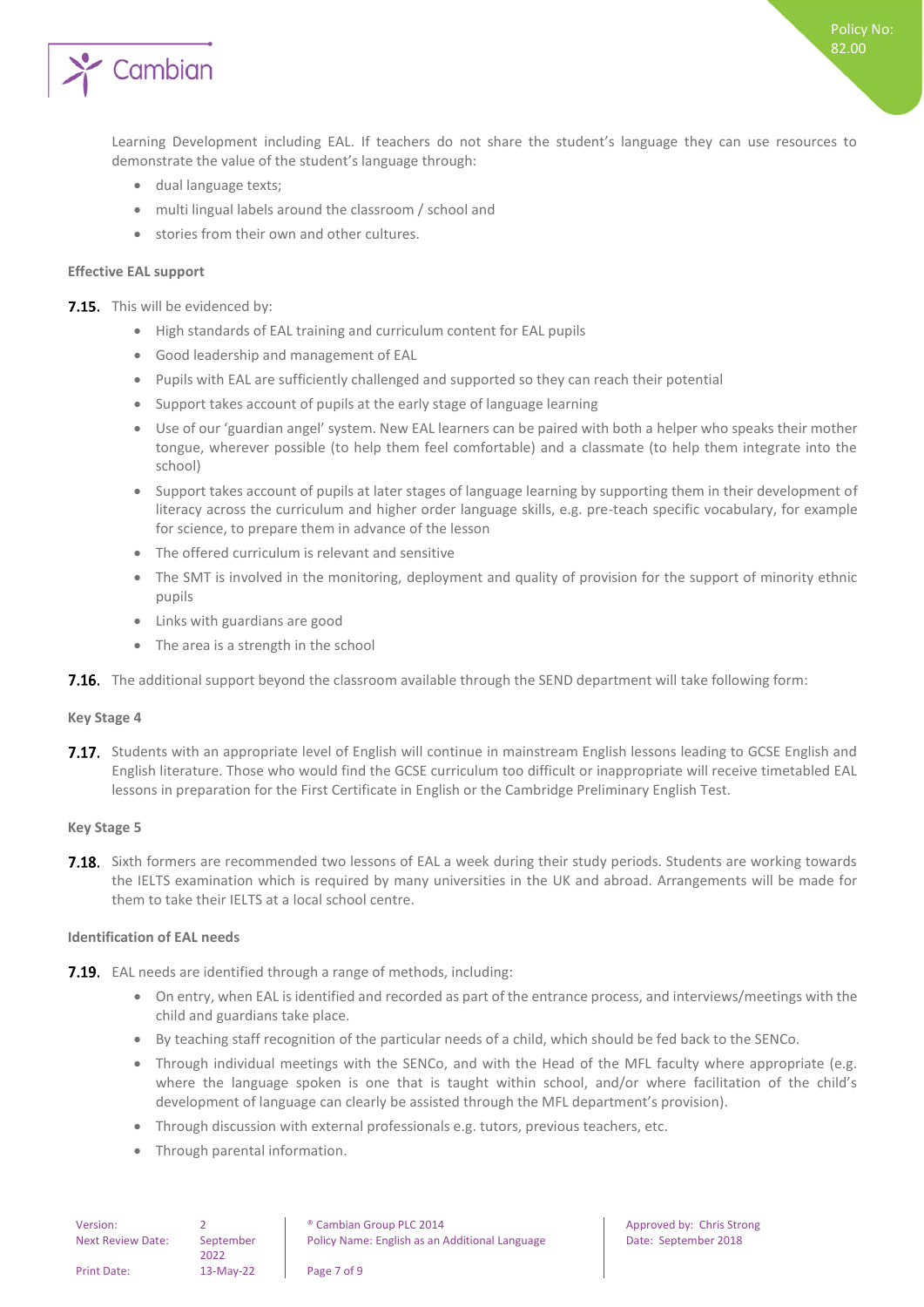

7.20. Guardians are asked to inform school of any language needs their child may have on entry to school. In addition to this, their class teachers liaising with colleagues and working alongside their students should be able to identify and assess students with EAL in order to target them for support. Once the students have been identified and assessed, the SENCo will provide key details of the students' requirements, and advice as to appropriate strategies, through the EAL register. All should be aware that EAL students will frequently understand what is being said, well before they have confidence enough to speak themselves.

#### <span id="page-7-0"></span>**Provision for Learning Needs**

**7.21.** Students with EAL will be differentiated for in accordance with our Differentiation and SEND policies. This may involve the use of all main forms of differentiation (resource, outcome, choice, support, task). As with all students this differentiation will be personalised by subject teachers to take into account the stage of learning attained by the student, and the methods in which they work best. Teachers will be advised and supported by the SENCo as to suitable methods for each child.

#### <span id="page-7-1"></span>**Provision for Learning Needs within Modern Foreign Languages (MFL) lessons**

- **7.22.** We have students who have English as their native language and who use another language. We will also have students whose native tongue is not English but they use it as their language of instruction. We will refer to both categories of students as Bilingual Learners as they live in two or more languages. Bilingual students are those who have 'access to more than one language in normal and natural ways in their daily lives.'
- **7.23.** Within language lessons we will aim for Additive Bilingualism rather than Transitional Bilingualism which can restrict student leaning. We will aim that through their lessons in French and Spanish, knowledge of other languages extends their constantly expanding language repertoire promoting their use of English and mother tongue. Languages are not separate and isolated units and bilingual learners show a greater level of metalinguistic awareness as well as greater cognitive capacity for language as a system. Bilingual students often demonstrate higher levels of self-confidence as they function in different cultures and social groups.
- 7.24. If a student is bilingual in French or Spanish, they will be given access to an EPP booklet for regular extension within the classroom. Additional EAL resources tailored to their precise abilities and needs will also be made regularly available. The opportunity to sit qualification examinations (e.g. GCSE, A-level) in their native tongue will be arranged wherever possible, and the Head of MFL can provide advice and guidance on obtaining tuition in languages outside school. Furthermore, the Head of MFL will endeavour to allocate time, where possible, to one on one or small group sessions with bilingual students with Native Language Assistants alongside the option of an after school club delivered by the assistants aimed specifically for bilingual speakers of the appropriate language.
- **7.25.** Language learning for our bilingual learners is encouraged through:
	- contextual support through practical experiences;
	- appropriate modelling of language;
	- opportunities to communicate confidently in the new language;
	- motivation through meaningful activities;
	- self-confidence through praise and
	- stimulating and enjoyable learning situations and
	- Time spent with Native Language Assistants in one on one or small group sessions.

#### <span id="page-7-2"></span>**Curriculum Access**

7.26. Teaching and learning, achievements, attitudes and well-being of all our Individuals are important. Some of our Individuals may have particular learning and assessment requirements, which are linked to their progress in learning English as an additional language. Individuals who are learning English as an additional language have skills and

2022

Print Date: 13-May-22 Page 8 of 9